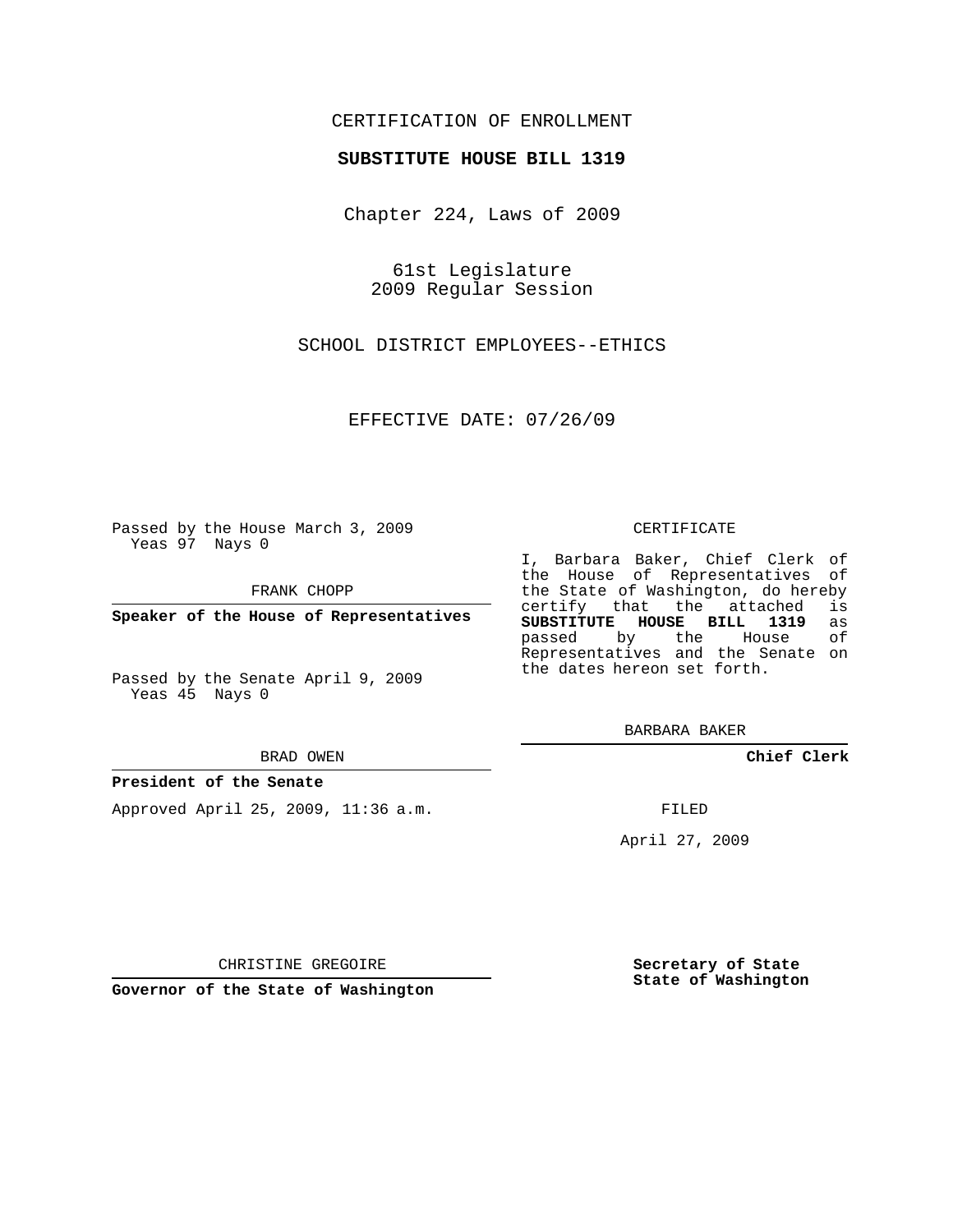# **SUBSTITUTE HOUSE BILL 1319** \_\_\_\_\_\_\_\_\_\_\_\_\_\_\_\_\_\_\_\_\_\_\_\_\_\_\_\_\_\_\_\_\_\_\_\_\_\_\_\_\_\_\_\_\_

\_\_\_\_\_\_\_\_\_\_\_\_\_\_\_\_\_\_\_\_\_\_\_\_\_\_\_\_\_\_\_\_\_\_\_\_\_\_\_\_\_\_\_\_\_

Passed Legislature - 2009 Regular Session

## **State of Washington 61st Legislature 2009 Regular Session**

By House Education (originally sponsored by Representatives Sullivan,<br>Anderson, Miloscia, Dammeier, Hunt, Armstrong, Priest, Orwall, Anderson, Miloscia, Dammeier, Hunt, Armstrong, Priest, Orwall, Morrell, Kenney, Simpson, and Kelley)

READ FIRST TIME 02/17/09.

 AN ACT Relating to the application of certain ethics provisions to school district employees; and adding a new section to chapter 28A.400 RCW.

BE IT ENACTED BY THE LEGISLATURE OF THE STATE OF WASHINGTON:

 NEW SECTION. **Sec. 1.** A new section is added to chapter 28A.400 RCW to read as follows:

 (1) No school district employee may employ or use any person, money, or property under the employee's official control or direction, in his or her official custody, without authorization, for the private benefit or gain of the employee or another.

 (2) This section does not prohibit the use of public resources to benefit others as part of the employee's official duties.

 (3) Each school district board of directors may adopt policies providing exceptions to this section for occasional use of the employee, of de minimis cost and value, if the activity does not result in interference with the proper performance of public duties.

(4) The office of the superintendent of public instruction shall